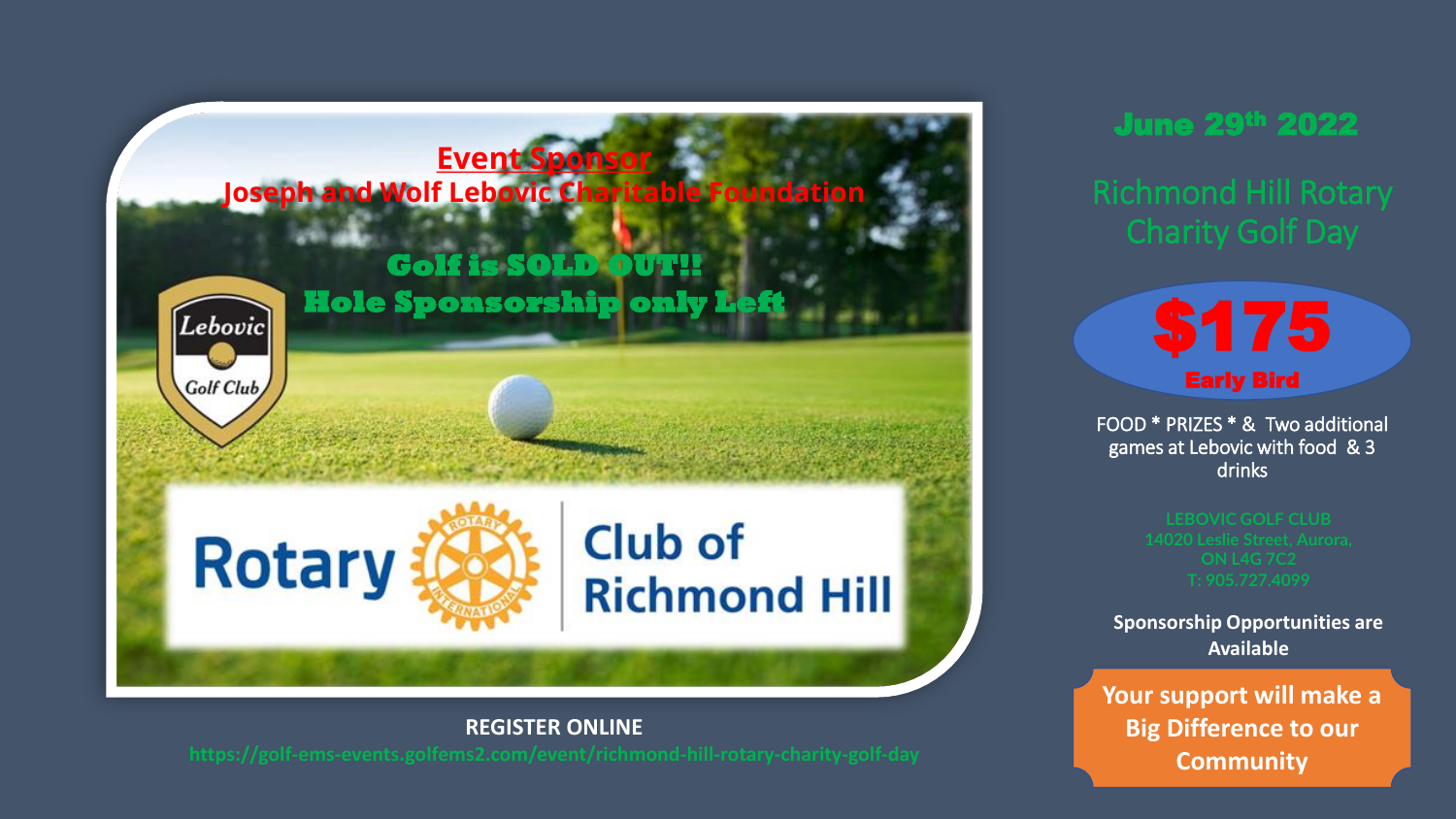## **JUN 29th 2022 Richmond Hill Rotary Charity Golf Day YOUR SUPPORT WILL MAKE A BIG DIFFERENCE TO OUR COMMUNITY**

### **Event Sponsor: Joseph and Wolf Lebovic Charitable Foundation**



## **[REGISTER](https://golf-ems-events.golfems2.com/event/richmond-hill-rotary-charity-golf-day) NOW**

#### **Early Bird – \$175.00 until May 25th then \$200.00 per Golfer**

**Tee Times:** 15 minute intervals beginning at 8:00AM. We need Players to request a Tee time and we will do our best to comply.

#### No guarantees

**Includes:** Golf, cart, and two meals, (3) drinks, and contests **Golfing Ability Classifications:** Starter(S), Basic (B), Advance (A), Extreme (E)

#### Players must advise their golfing ability with registration

**Additional Details:** Lebovic Clubhouse is closed. Portable washrooms will be available at various locations. Golfers must come dressed to play. There is no access to change rooms. Golf attire is required. Golfers must arrive **no** earlier than 45 minutes prior to assigned tee-off time and depart the golf course **no** later than 45 minutes after completing their round. Golfers must comply with course staff instructions while on property.

**Registration Fee Includes:** Three rounds of golf. One on June 29th , plus one to be played between May 1 to June 30, and/or July 1 to Aug 31 and/or Sep 1 to Oct 31. The two additional rounds depend on availability. You must advise the time frame for your 2 choices to register. (included with each round is a cart, use of putting green & warm up nets. Each golfer is provided with 2 meals, a snack and 3 drinks)

*The Golf Course has limited availability and is not transferable, so book your rounds early. The two extra rounds per person may only be used once in any two-month interval of May/June, July/August or September/October. If you are unable to book one or more of your rounds of golf the Lebovic Golf Course bears no liability and is responsible for no damages, loss, costs or other claims on your part.*

**\_\_\_\_\_\_\_\_** 

**Go to [https://golf-ems-events.golfems2.com/event/richmond-hill-rotary-](https://golf-ems-events.golfems2.com/event/richmond-hill-rotary-charity-golf-day)**

**charity-golf-day** *Click on the "Registration button \* Follow the instructions to complete registration*

#### **Proceeds will go to support local charities and international projects designed to improve lives, extend lives and save lives**

**Serving our Community for last 70 years Rotary Club of Richmond Hill 10660 Yonge Street PO BOX 30568 Richmond Hill ON L4C 3C9 Call Nash : 416 450 1196 <https://richmondhillrotary.com/>**